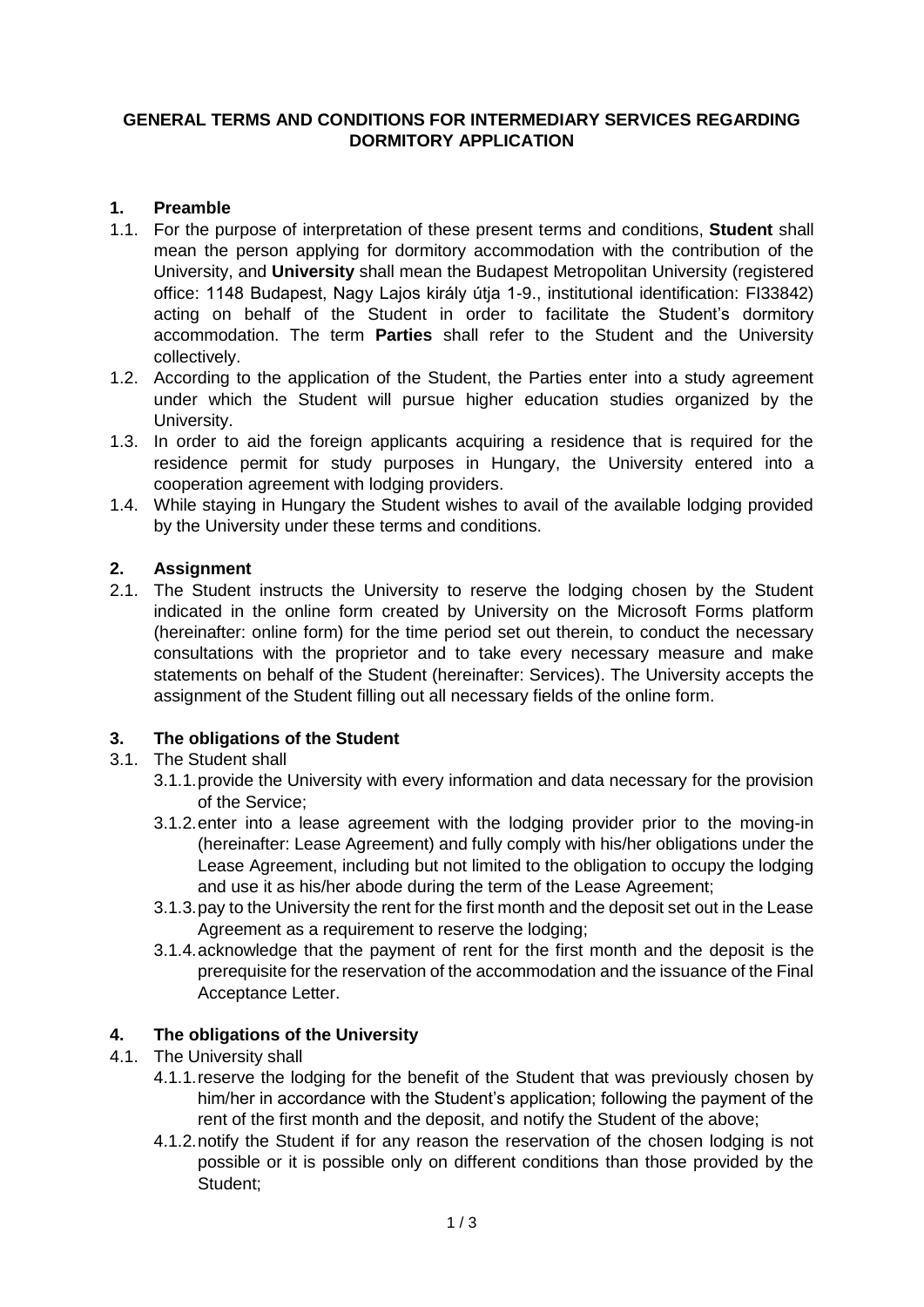- 4.1.3.prepare the letter of acceptance for the Student;
- 4.1.4.indicate the date on the online form until the dormitory reservation can be revoked free of charge.
- 4.2. The University shall notify the Student in writing without delay about every circumstance regarding the provision of the Service.
- 4.3. The University shall not guarantee the successful performance of the Services nor have any liability in case the Services cannot be performed by the University for any reason except for the damage caused by the wilful misconduct of the University.

#### **5. Service fee**

5.1. The University does not charge any remuneration or commission for reserving the lodging, with respect to this, the University is not entitled to any service fee for the provision of the Service.

#### **6. Default**

- 6.1. The Student acknowledges that under the agreement between the University and the lodging provider, the University is liable for the damages arising from the Student's failure to occupy the lodging reserved by the University or the failure to occupy it for the time period set out in the Lease Agreement, or if the Student fails to in any other way comply with his/her obligations under the Lease Agreement.
- 6.2. With respect to the above, the Student explicitly and irrevocably undertakes to forthwith immediately reimburse the University regarding any cost, damage or any other expense that arose due to the Student's non-compliance with the obligations under the Lease Agreement or with those under these terms and conditions. The Student particularly undertakes to reimburse the University every payment obligation under the agreement concluded by the University and the lodging provider that incurred because of the Student's failure to occupy the lodging or the failure to occupy it for the time period set out in the Lease Agreement.
- 6.3. The Parties agree that in order to fulfil his/her obligation under the above Point 6.2 the Student gives his/her explicit consent that every amount transferred by the Student to the University – including but not limited to the amount of rent of the first month and the deposit – can be used to fulfil the University's payment obligation under the agreement concluded by the University and the lodging provider.
- 6.4. By filling out the online form, the Student explicitly authorises the University to collect the due amount from the Student and to use the collected amount to pay any due and unfulfilled claim against the Student under these terms and conditions if any payment obligation arises for the University under these terms and conditions, including but not limited to in relation to the provision of the Services.

### **7. Effect and termination of the Agreement**

- 7.1. The Student is entitled to terminate the Agreement according to these terms and conditions in writing with a notice period of 15 days. In case of the termination of this Agreement the Student shall pay to the University all reasonable and documented costs and expenses incurred due to the fulfilment of the assignment within 5 days from the termination.
- 7.2. The University is entitled to terminate the Agreement according to these terms and conditions in writing with a notice period of 30 days.
- 7.3. In case of the termination of the Agreement, the University shall return to the Student every information, document, item and other material that was provided by the Student in connection with this Agreement to the University.